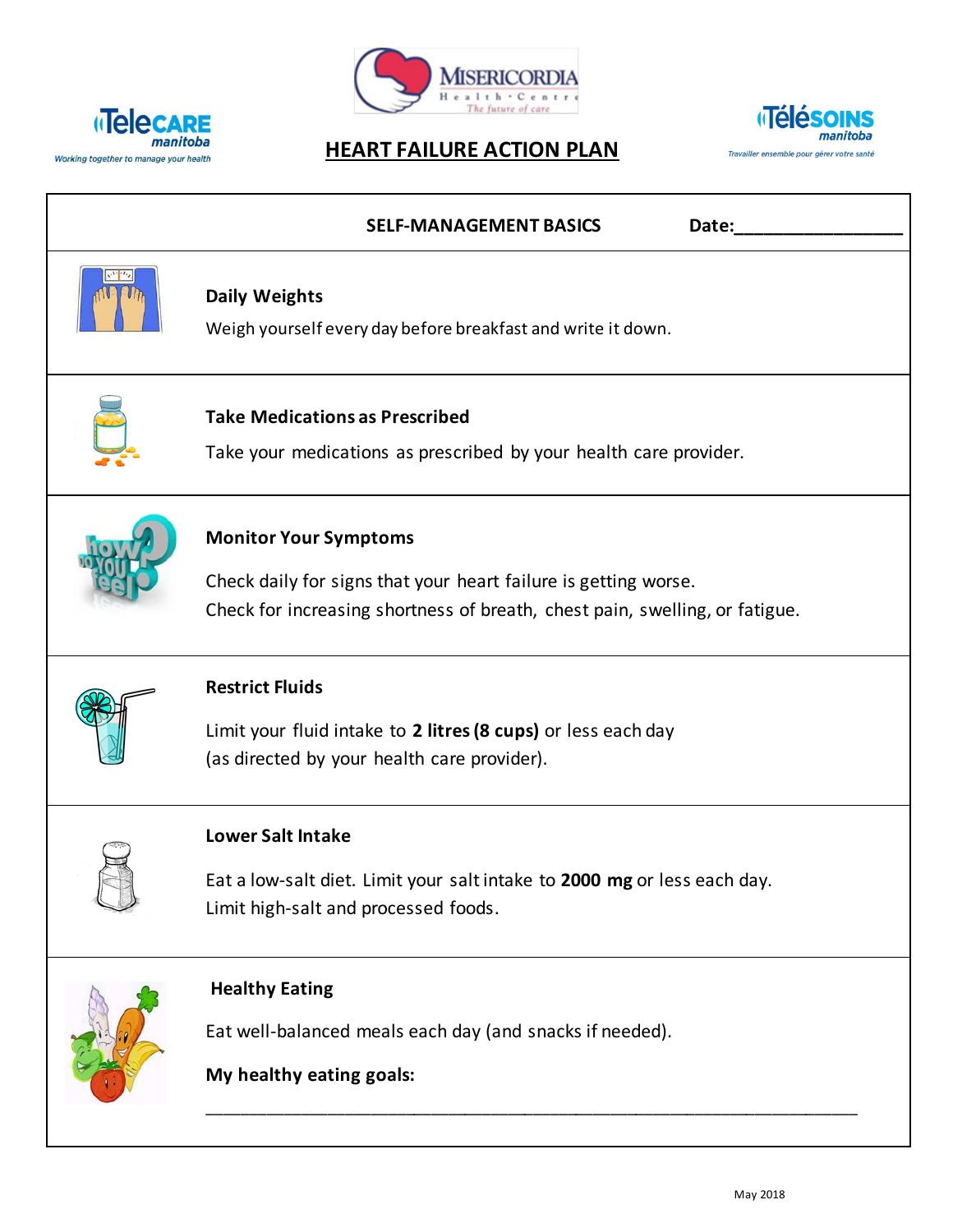





## *Manitoba* **HEART FAILURE ACTION PLAN**<br>Working together to manage your health

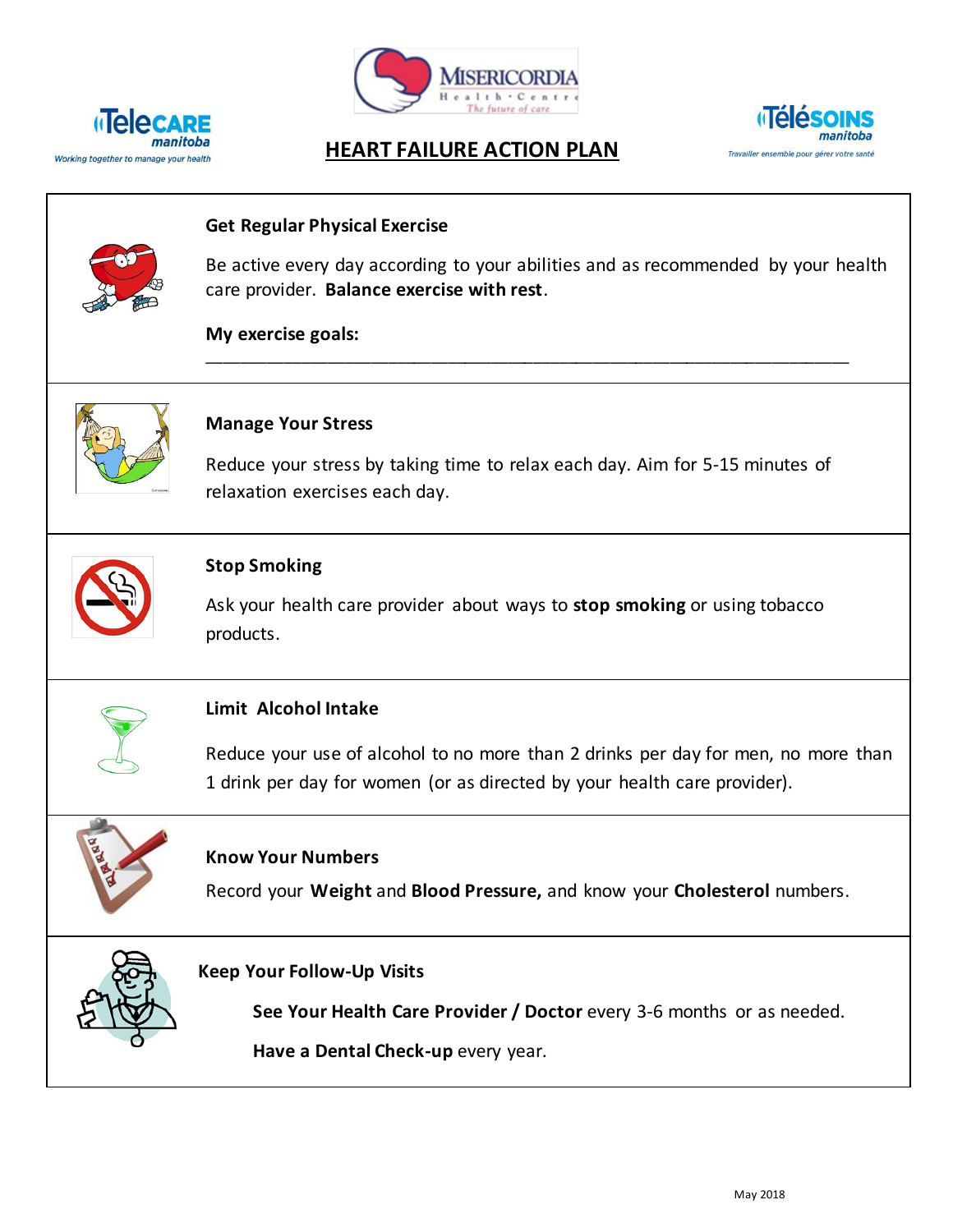





## *Manitoba* **HEART FAILURE ACTION PLAN**<br>Working together to manage your health

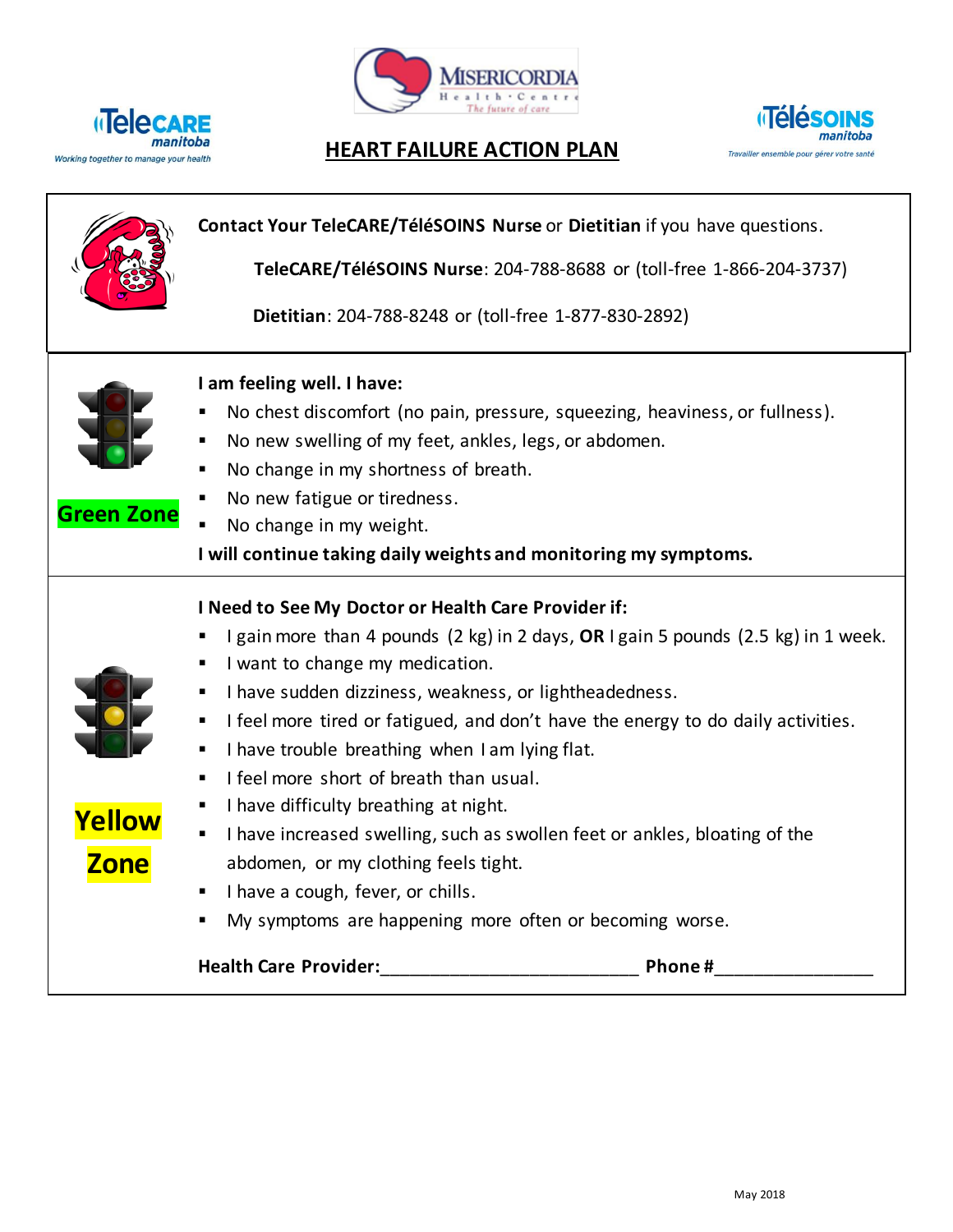

## **Manitoba**<br> **HEART FAILURE ACTION PLAN**<br> **HEART FAILURE ACTION PLAN**





**Red Zone**

### **I Need to Call 911 if:**

- I have new or worsening chest discomfort; this can include pain, tightness, squeezing, heaviness, fullness, or pressure in my chest, neck, arm, or jaw.
- I feel like I may faint or pass out.
- I feel severely weak, dizzy, or lightheaded.
- I seem cold and clammy.
- I feel like my heart is racing or beating very differently than usual.
- I have severe shortness of breath that does not get better when I rest.
- I cough up frothy white or pink phlegm.
- I have trouble thinking clearly or I feel confused.

**If you do not know what to do about your symptoms, call your Health Care Provider / Doctor**,

OR your **TeleCARE/TéléSOINS** nurse 204-788-8688 or (toll-free 1-866-204-3737),

OR a **HealthLinks - InfoSanté** nurse 204-788-8200 or (toll-free 1-888-315-9257).

## **My Medications Action Plan / List of My Medications**

| <u><b>INTY INTEGRATIONS ACTION FIGHT</b></u> LIST OF INTY INTEGRATIONS           |  |  |  |  |  |
|----------------------------------------------------------------------------------|--|--|--|--|--|
|                                                                                  |  |  |  |  |  |
|                                                                                  |  |  |  |  |  |
|                                                                                  |  |  |  |  |  |
|                                                                                  |  |  |  |  |  |
|                                                                                  |  |  |  |  |  |
|                                                                                  |  |  |  |  |  |
|                                                                                  |  |  |  |  |  |
|                                                                                  |  |  |  |  |  |
|                                                                                  |  |  |  |  |  |
|                                                                                  |  |  |  |  |  |
|                                                                                  |  |  |  |  |  |
|                                                                                  |  |  |  |  |  |
| The Date they Were Reviewed by My Health Care Provider__________________________ |  |  |  |  |  |